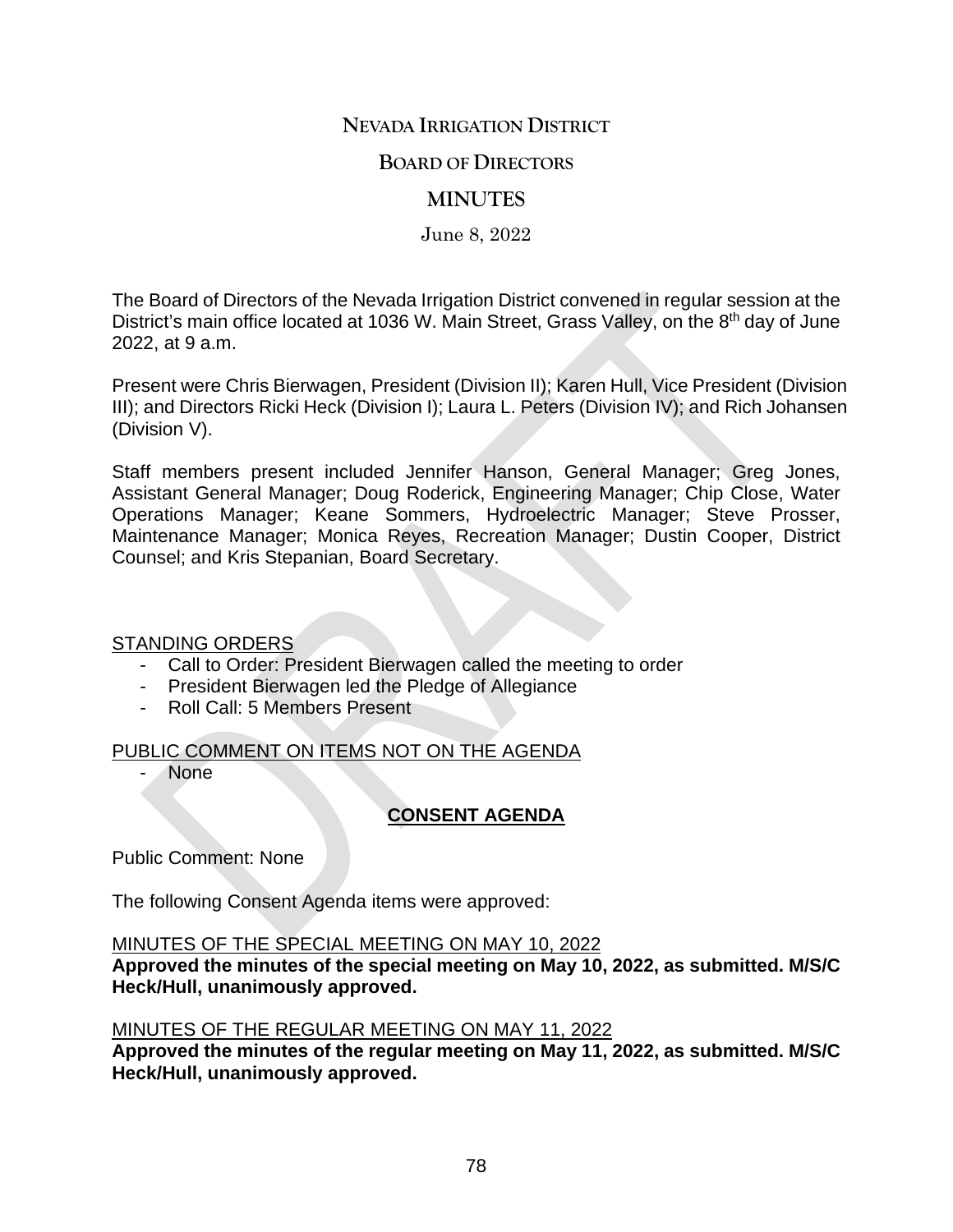## MINUTES OF THE SPECIAL MEETING ON MAY 11, 2022

**Approved the minutes of the special meeting on May 11, 2022, as submitted. M/S/C Heck/Hull, unanimously approved.**

#### AB 361 COMPLIANCE - BROWN ACT/COVID-19 TELECONFERENCE AND REMOTE MEETING REQUIREMENTS

**Adopted Resolution No. 2022-32 - Re-Authorizing Remote Meetings Consistent with AB 361. M/S/C Heck/Hull, unanimously approved.**

### PURCHASE OF TWO 5-YARD DUMP TRUCKS

**Approved the purchase of two new 5-yard, Class B, single-axle dump trucks from Riverview International Trucks, LLC (West Sacramento) in the amount of \$279,742.12, and authorized the General Manager to execute the appropriate documents. M/S/C Heck/Hull, unanimously approved.**

#### WARRANTS, PROJECT AND FACILITIES REPORT, AND INVESTMENT REPORT

**Ratified the issuance of warrants by receiving and filing the check registers, Project and Facility Report, and Investment Transaction Report for the period May 7 to May 20, 2022. M/S/C Heck/Hull, unanimously approved.**

# **GENERAL ORDERS**

### DISTRICT FINANCED WATERLINE EXTENSION PROGRAM (DFWLE) - PROPOSED **MODIFICATIONS**

Doug Roderick, Engineering Manager, and Shannon Wood, Business Services Technician, presented the item.

Board discussion ensued regarding options moving forward with the four DFWLE applicant groups, including:

- Financing considerations, including rate and term
- Setting a time limit for applicants to complete the agreement
- Project size and explicit number of parcels
- Considering smaller project size
- Good faith deposits

Board consensus was reached to continue with the current program financing for the four DFWLE groups, with the following exceptions:

- Financing at the current sub-prime rate of 4%
- Amortized over 20 years
- Specific project agreements on a one-by-one basis
- 6-month sign-up deadline on all four projects
- Good faith deposits are due at the time of sign-up
- Consider modification of project size when it makes financial or engineering sense
- Including the "not to exceed" number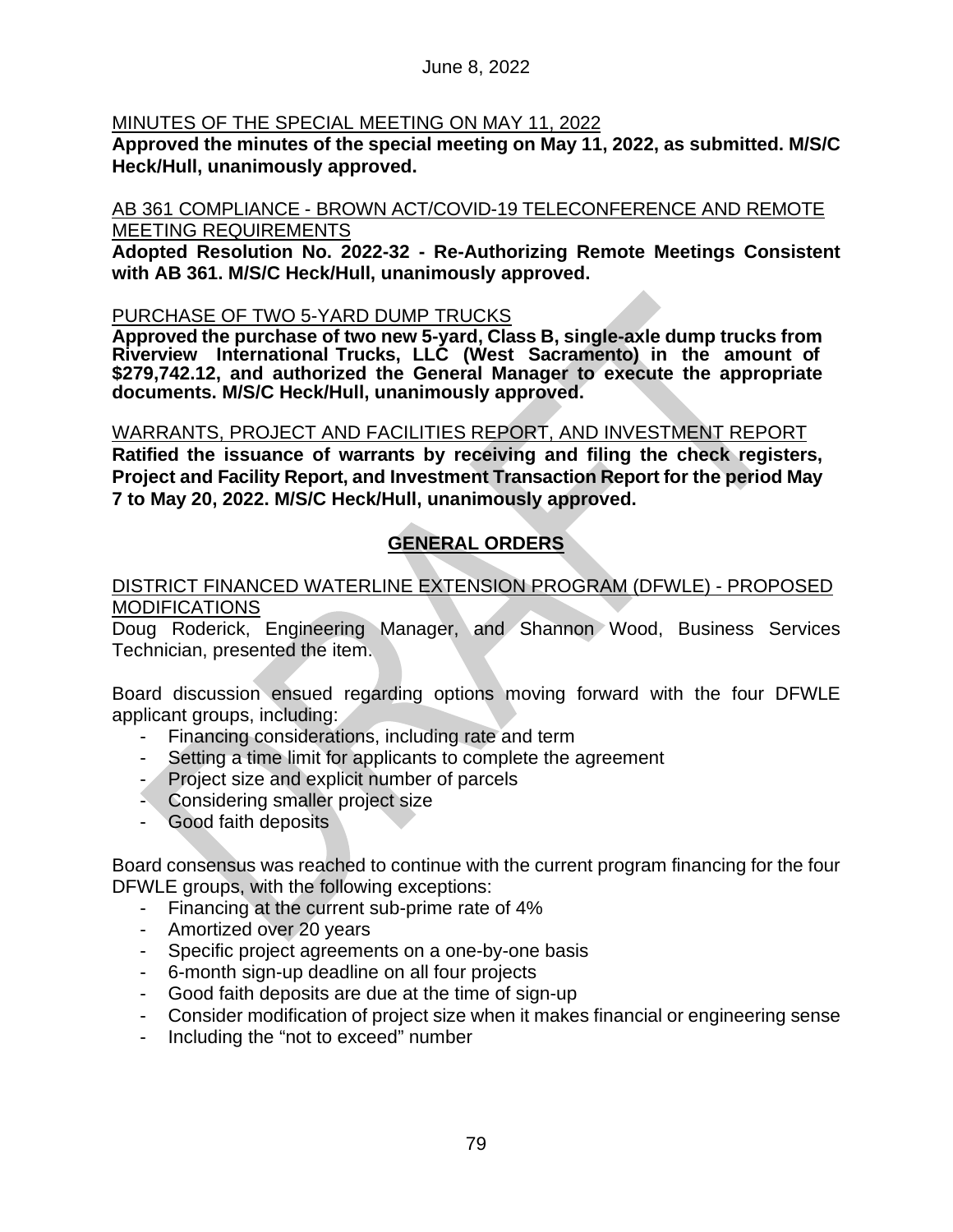Public Comment:

- Glenn Freitas, resident of Maranatha Place, thanked the Board for working with them on this, voiced concerns if property owners would be able to afford the monthly payment based on the proposed updated financing terms, and reminded the Board that wells are going dry
- Sara Bowling, resident of Maranatha Place, shared that her property was purchased with the understanding it would eventually have NID water due to the District Financed Waterline Extension Program that was underway and expressed concerns regarding affordability if the term is set at 20 years, rather than 30 years

# GRANT OPPORTUNITIES

Jennifer Hanson, General Manager, introduced the item.

Board discussion ensued regarding grant opportunities, the possibility of forming an ad hoc committee, staffing, financing challenges, analyzing cost benefits, and including grant opportunities as part of the annual budgeting process.

Public Comment: None

# GENERAL MANAGER'S REPORT

Jennifer Hanson, General Manager, reported on the following items:

- Annual Water Quality Report has been released and is on the website
- Notice received of curtailments on the Bear River (to 1942) more anticipated in July and will keep the Board informed
- Requested rescheduling of next hearing date from the Administrative Hearing Officer for Centennial Water Rights Application related to State filed water rights, as it was scheduled on a Board meeting date
- Voluntary Agreements update –item anticipated in the next few Board meetings
- Water Supply update information is available on the website

# BOARD OF DIRECTORS' ITEMS / REPORTS

Director Hull, Division III, reported on the following items:

- Joined the Board of the Nevada County AAUW (Association of American University Women)
- Working with property groups interested in obtaining raw water when available

Director Peters, Division IV, reported on the following items:

- Working with constituents regarding reoccurring issues related to private conduits and obtained Board consensus to bring a Private Conduit Workshop to the Board

Director Johansen, Division V, reported on the following items:

- Commented on Farm Bureau members being active and attending meetings